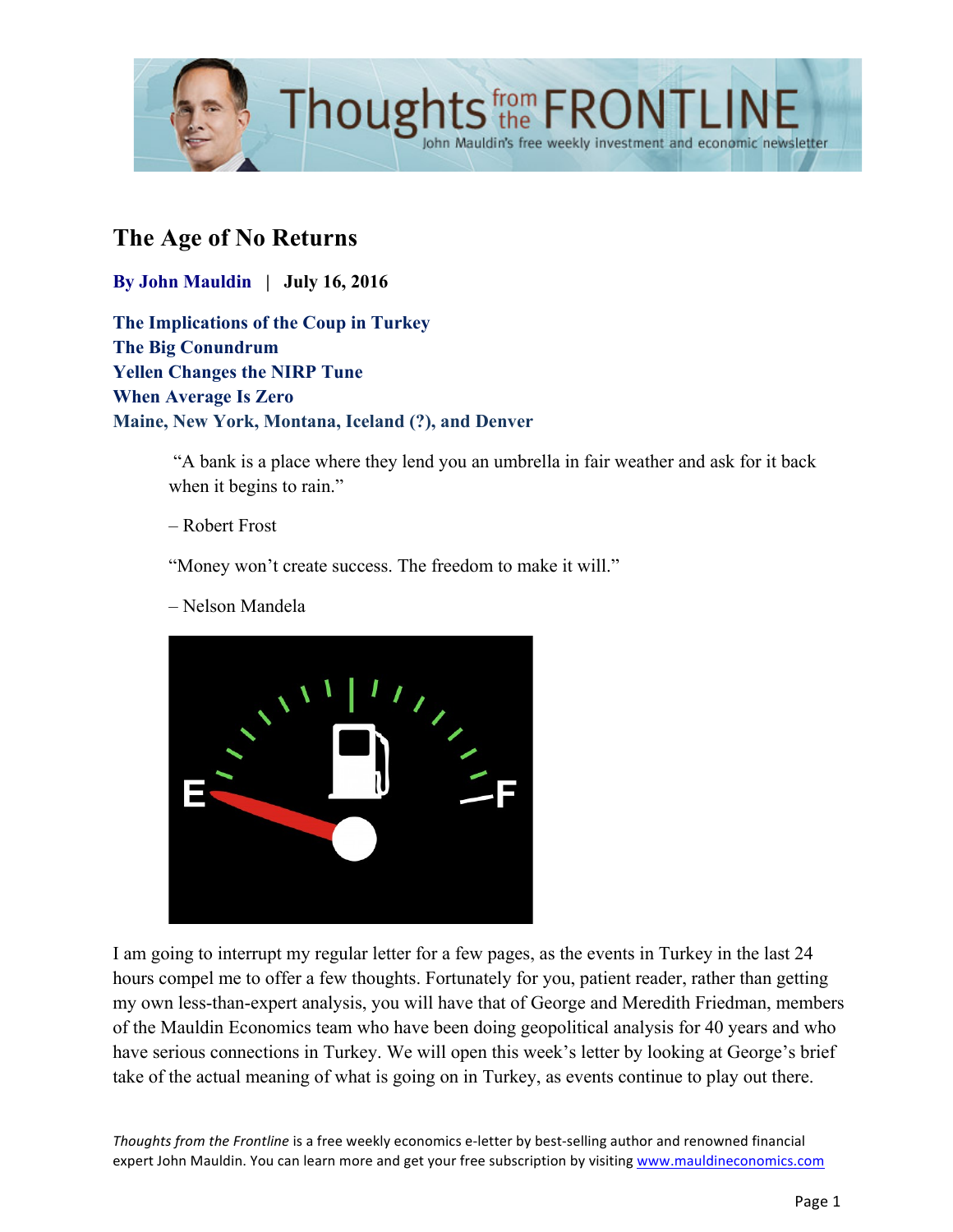George has an experienced team of analysts who write for his firm Geopolitical Futures. They are seemingly on 24-hour call, and they have highly placed connections all around the world, so George's team can gain deep insights into whatever is happening in a country on an almost immediate basis. I am privileged in that I can pick up the phone and get to him whenever I need a deeper dive into what is going on in the world. After George's brief analysis we'll get into a few economic thoughts as well. So let's start with George.

#### **The Implications of the Coup in Turkey**

Mid-afternoon on Friday in the US (late evening in Turkey), we started to receive reports that tanks were deploying in Istanbul and two bridges over the Bosporus had been closed by Turkish Army troops. A bit later, we got reports that armor had been deployed in Ankara, Turkey's capital, and that there was fighting going on between Turkish Army special forces and national police around the parliament. Turkish F-16s were seen in large numbers in the skies. A military coup was underway.

Military coups were fairly common in the world thirty or forty years ago. Turkey itself last had a coup in 1980. Having a full-dress coup, with tanks in the streets and government buildings under attack, seemed archaic. Yet here it was. For us, it was a complete surprise. True, the Army was Turkey's institutional guarantee of secularism. Kemal Ataturk's post-World War I revolution was dedicated to secularism, to the point that head scarves on Muslim women were banned for decades. When the AKP, Recep Erdogan's party, won the election of 2003 and pledged to speak for devout Muslims' interests, a clash with the Army was inevitable. Erdogan managed this challenge with surprising skill and even ease. He first blocked and then broke the Army's power. In spite of grumblings, and some arrests over coups that never quite happened, Erdogan made the military subordinate to his wishes.

Yet here were tanks in the street. Somehow, certainly out of our sight – and out of the sight of people who now say they always knew it was coming – a coup had been organized. Organizing a coup is not easy. It has to be carefully planned many weeks before. Many thousands of troops, as well as tanks, helicopters, and all the rest, must suddenly and decisively appear in the streets and take over. And all of this planning has to take place in complete secrecy, because without the element of surprise there is no coup.

This began our first conversation: How did the military organize a coup without a word of it leaking? Turkey's security and intelligence services are professional and capable, and watching the military is one of their major jobs. A coup requires endless meetings and preparation. In this day of intrusive surveillance, how did the military keep its intentions under wraps?

The only explanation we could find is that the intelligence organizations must have been in on it. If so, then the game was over for Erdogan. A source we had in the military, someone fairly senior,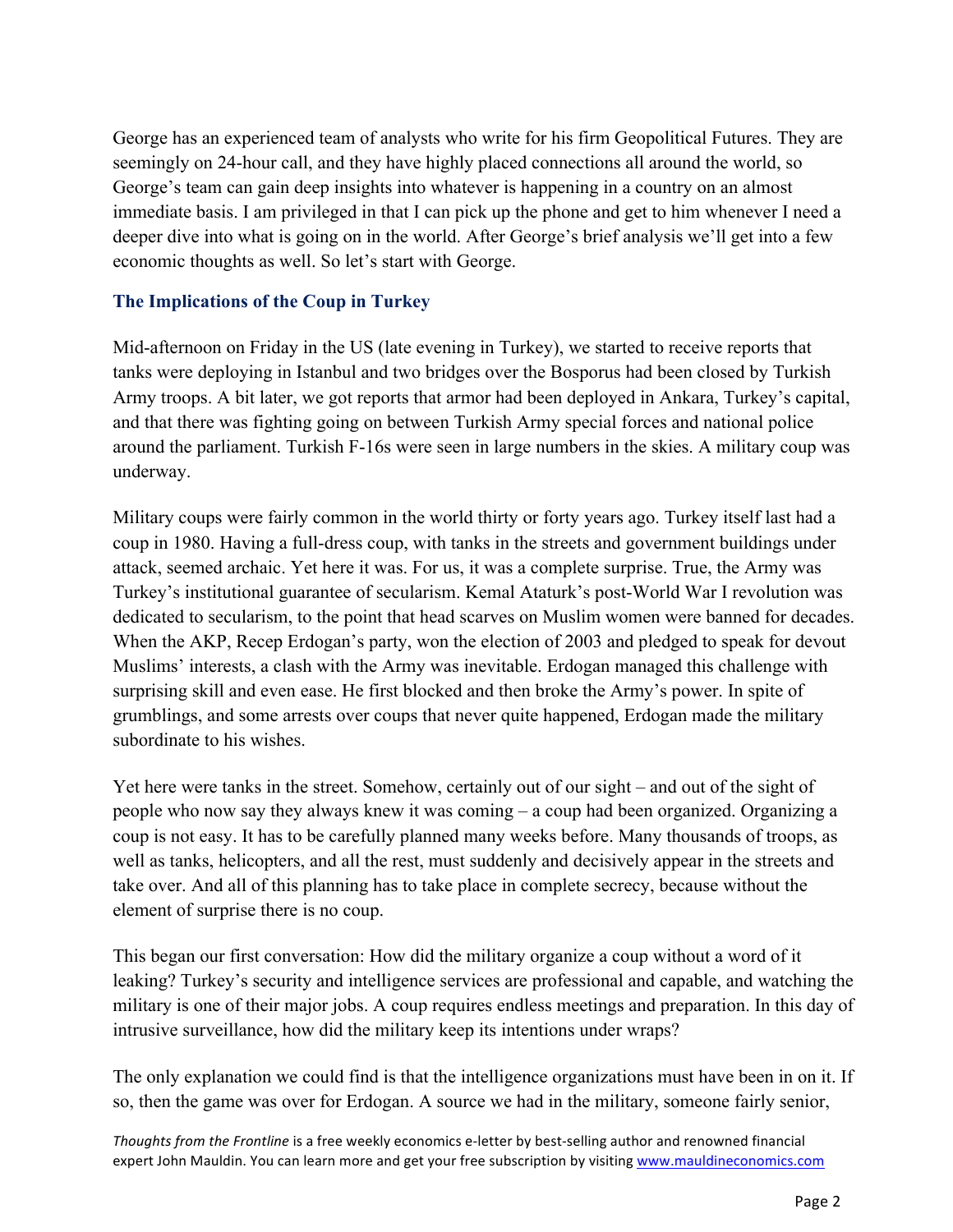said he had no idea the coup was happening. He did know that Erdogan was at a hotel in Marmaris, on the Mediterranean. The coup was planned while Erdogan was away from Ankara and it would be easy to isolate and arrest him. Perfect planning, without a leak.

A few hours after the coup began, troops loyal to the coup makers entered some television studios and newspaper offices and had broadcasters announce that a coup had taken place and that the traditional secular principles of Kemal Ataturk had been restored. Since we had been told by our sources that the coup was being run by very senior officers (though not the chief of staff), it appeared to us that it had succeeded. Erdogan was being held in a resort town, apparently unable to return to Istanbul or Ankara, as airports were held by the military. The communication centers had been secured. There were even troops in Taksim Square, the major gathering place in Istanbul, which meant the city was saturated. The coup looked as if it was nearing its end.

Then suddenly everything changed. Erdogan started making statements via FaceTime on Turkish TV NTV. Well, instead of Erdogan's being arrested, as we'd been led to believe, maybe it was just that troops were outside his hotel, and he was still free enough to do this. Sloppy work on the part of the coup. Then Erdogan got on a plane and flew in to Istanbul's Ataturk Airport, which had reportedly been secured by the military conducting the coup. Again, sloppy work. It was clear that Erdogan was free, because he was making threats. Then we got reports of Turkish troops surrendering to policeman in Taksim Square, and the bridges that had been closed were abandoned by troops and reopened. Erdogan ordered loyal F-16s to shoot down helicopters attacking the parliament building in Ankara.

The situation morphed from business as usual to a successful coup to a failed coup in a matter of hours. And we still had no explanation as to why the people staging the coup hadn't been detected by the intelligence services.

It is time for "tin foil." We could speculate that Erdogan wanted the coup. He knew he could defeat it, and the attempt now gives him the justification to utterly purge the army. Perhaps he went to Marmaris for his own security. Then, as I write this, there are reports from the Greek military that a Turkish frigate was seized by Turkish troops opposed to Erdogan, that the Turkish Navy's commanding officer was being held hostage, and that Erdogan had sent a text urging all Turks into the streets. The coup is either over, or it's not. The coup planners either evaded detection, or they were allowed to walk into Erdogan's trap. All that will become clearer in the next few hours. I write this Saturday morning, and John will send it out a few hours later to you as part of his letter.

But there are deeper meanings and geopolitical implications of the coup attempt. We know that there are deep tensions between Turkey's secular population, centered in Istanbul and long grounded and comfortable in Ataturk's philosophy, and Erdogan's more religious supporters in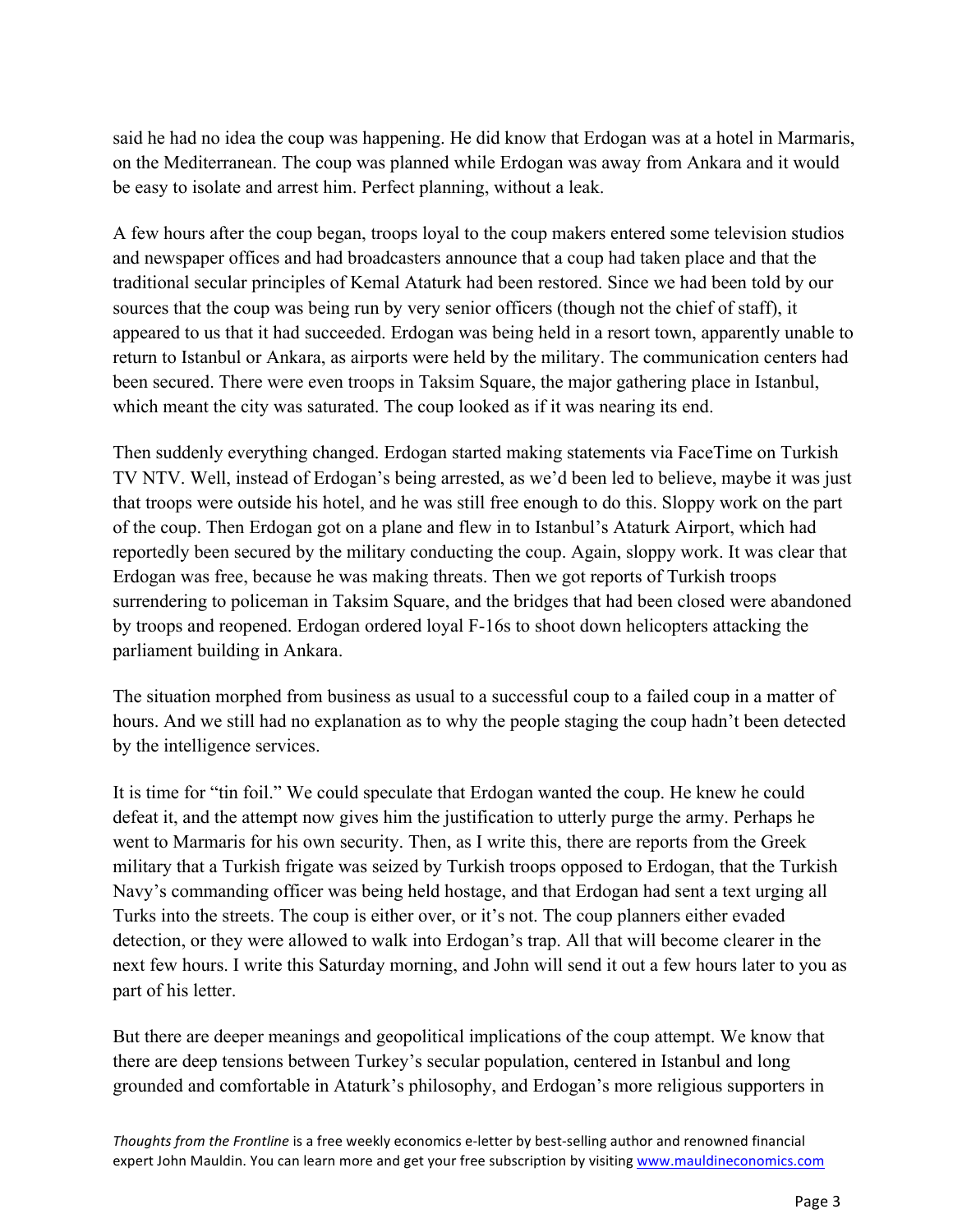Anatolia and elsewhere. (Anatolia is the rather vast, less densely populated, region east of the Bosporus and is generally more conservative but also includes a large Kurdish region and a few other minority ethnic groups.)

These religious minorities of Anatolia had been marginalized since World War I. Erdogan came to power intending to build a new Turkey. He understood that the Islamic world had changed, that Islam was rising, and that Turkey could not simply remain a secular power. He understood that domestically and in terms of foreign policy. There have been persistent reports that Turkey is at least allowing IS to use its financial system, selling its oil in Turkey, and moving its people through Turkey. Erdogan has been, until recently, reluctant to attack them. He shifted his strategy in recent months, resulting in IS attacks on Turkey, apparently in retaliation.

Erdogan is caught between two forces. One is a Jihadist faction that it seems he has tried to manage, to deflect it from hitting Turkey. This effort has put him at odds with the United States and Russia simultaneously. He has also been under pressure from a domestic secular faction appalled by his strategy. Recently the strategy shifted. He reopened relations with Israel and apologized to Russia. He got rid of what many saw as a pro-Islamist prime minister. He appeared to be trying to rebalance his policy. The people who staged the coup likely saw these moves as weakness and sensed an opening.

It should be remembered that Turkey has become *the* critical country in its greater region. It is the key to any suppression of IS in Syria and even in Iraq. It is the pivot point of Europe's migrant policy. It is challenging Russia in the Black Sea. The United States needs Turkey, as it has since World War II; and Russia can't afford a confrontation with it. Neither country likes Erdogan, but it is not clear that either country has options. Interestingly, the Russian foreign minister, Lavrov, and the US Secretary of State, John Kerry, were having marathon meetings on Syria as the coup was taking place.

The room for conspiracy theories is endless now, because there actually were conspiracies – and likely conspiracies within conspiracies. So let's end with the obvious. Turkey affects the Middle East, Europe, and Russia. It is also a significant force in shaping jihadist behavior. Erdogan has been increasingly erratic in his behavior, as if trying to regain his balance. The coup meant that some within the military thought he was vulnerable. His supporters are now trying to reestablish control.

The coup appears over, but the repercussions of follow-on actions are not. Erdogan will unleash as much political intimidation as he can and conduct political and military purges to frighten the military. However, reigns of terror don't work well if they frighten men with guns, making them feel they have nothing to lose by fighting back. There is no evidence that major military formations came to Erdogan's aid. The military seems divided among those who staged the coup, those who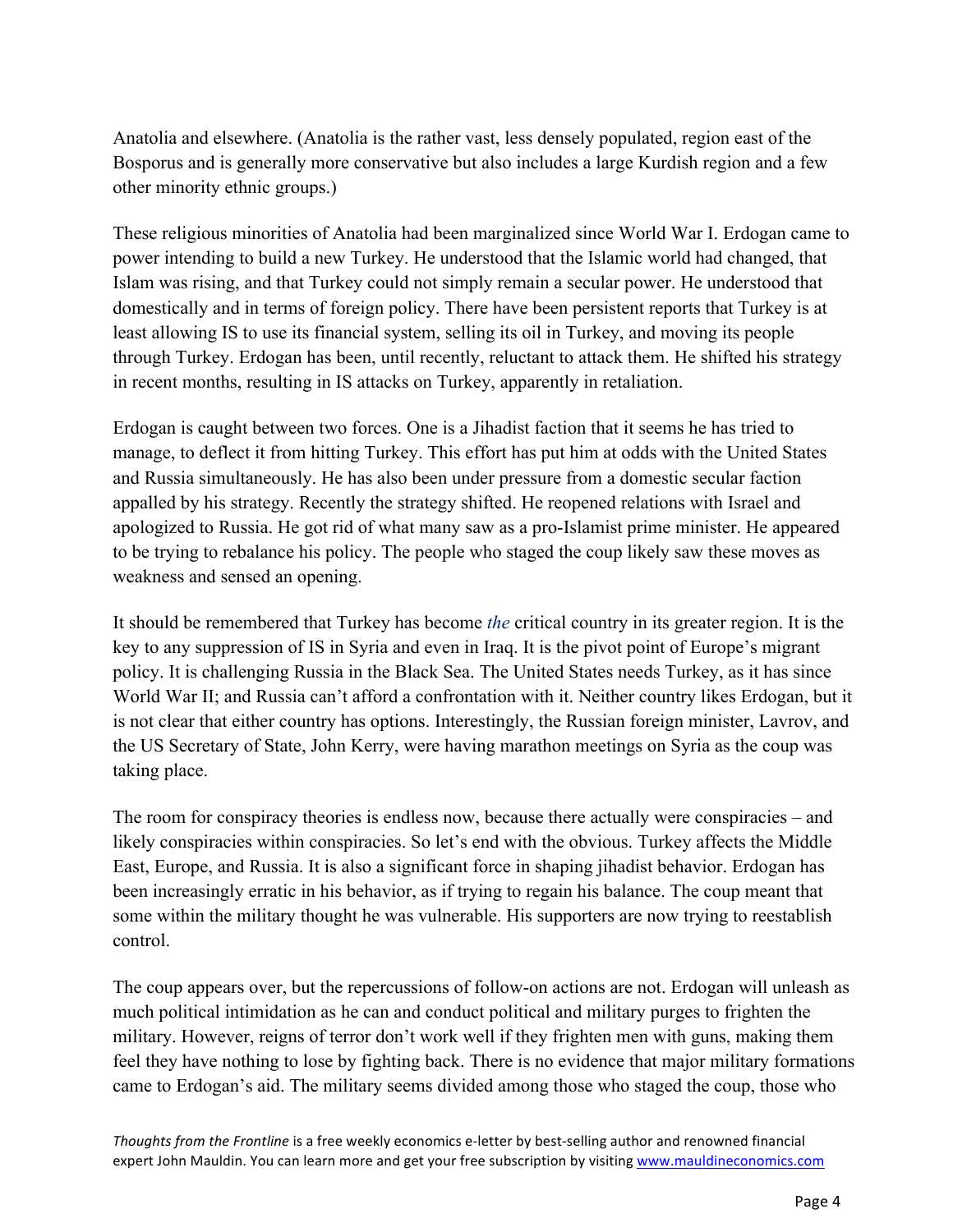were neutral, and the national police who backed Erdogan. Though Erdogan is a master of appearing stronger than he is, he looked weak calling for people to come into the streets to demonstrate their support. But he can't afford to look weak, so he has to make a decisive countermove. If he can.

+++++++++

George has been sending updates on Turkey to his own *Geopolitical Futures* subscribers. If you are interested in the meanings behind the geopolitical events that are shaping today's world, we are still offering George's letter at a deeply discounted rate, which you can get [here.](http://email.mauldineconomics.com/wf/click?upn=U8GusXYvzQrI-2BTfpBInOiw4cuS1SqQfCbK1N-2BAM97HF4HBtCmtnDwx9x1mIfsnDeKt4MZKUuddYvlbRf3pzsZw-3D-3D_J0txJ8iNCrnyeKmKwD7r5ULpD8x8eRCbxTSGHiwcqvQYUBPW4ePEsogd2o-2Blqt-2BzxlPnN6Lse8x4Bw20Ve5P8cWk2gr43bGUaOBP8H0yfw8iktsup2qjjtqcOFfavW6k2vS8bX0ml-2Fn58EMxnvSSb5L3czlaqs9T-2FiQR2yMy9xxea1EmxE3O3lJSYr9dgwpX51PtRVkPY-2Bkni99eiAWDnn4EGH-2BryuKpW6EACl82gMGGxhqUYV1uYYs8AmcQqbwCS8SBMRyHNrHJWJZxpjXNMw-3D-3D)

At a minimum, you should subscribe to *[This Week in](http://email.mauldineconomics.com/wf/click?upn=U8GusXYvzQrI-2BTfpBInOiw4cuS1SqQfCbK1N-2BAM97HG4J7DmEVOBq602p9TRNesrsE59s60FKym-2F4nF-2Bcydhtw-3D-3D_J0txJ8iNCrnyeKmKwD7r5ULpD8x8eRCbxTSGHiwcqvQYUBPW4ePEsogd2o-2Blqt-2BzhFew9WL8qnvR8oeB0c-2FH3lYNnuZ04hxV-2Fxir1yjcVPQMtTooTqHOsELPpoTYlw5pbbHKFVg4MJydWz46nBGrnNI15eF7-2Fq-2BPz0rm6-2FUKT5dkq-2FSWx859cEVztxR-2ByYGRQeqOYUlCBIOIa7VIGPF1lp1FbaenP337mSVCVxt4zfAS6lK2kQrV7B4MgawCPQ7eFI3YGTuu27XYRaLSIkYZWQ-3D-3D)* Geopolitics*,* the *free* weekly letter that George writes for Mauldin Economics. For those of you who aren't familiar with George's massive body of work, this is a way to freely avail yourself of his thinking and then decide whether you too need an even deeper dive. I find him indispensable.

Also, George did a quick video on Turkey yesterday that is available [here.](https://www.youtube.com/watch?v=jOZ_sekEai8&feature=youtu.be) 



Now to our regularly scheduled letter.

### **The Age of No Returns**

The enemy is coming. Having absorbed Japan to the west and Europe to the east, negative interest rates now threaten North America from both directions. The vast oceans that protect us from invasions won't help this time.

Someday I want to get someone to count the number of times I've mentioned central bank chiefs by name in this newsletter since I first began writing in 2000, and we should graph the mentions by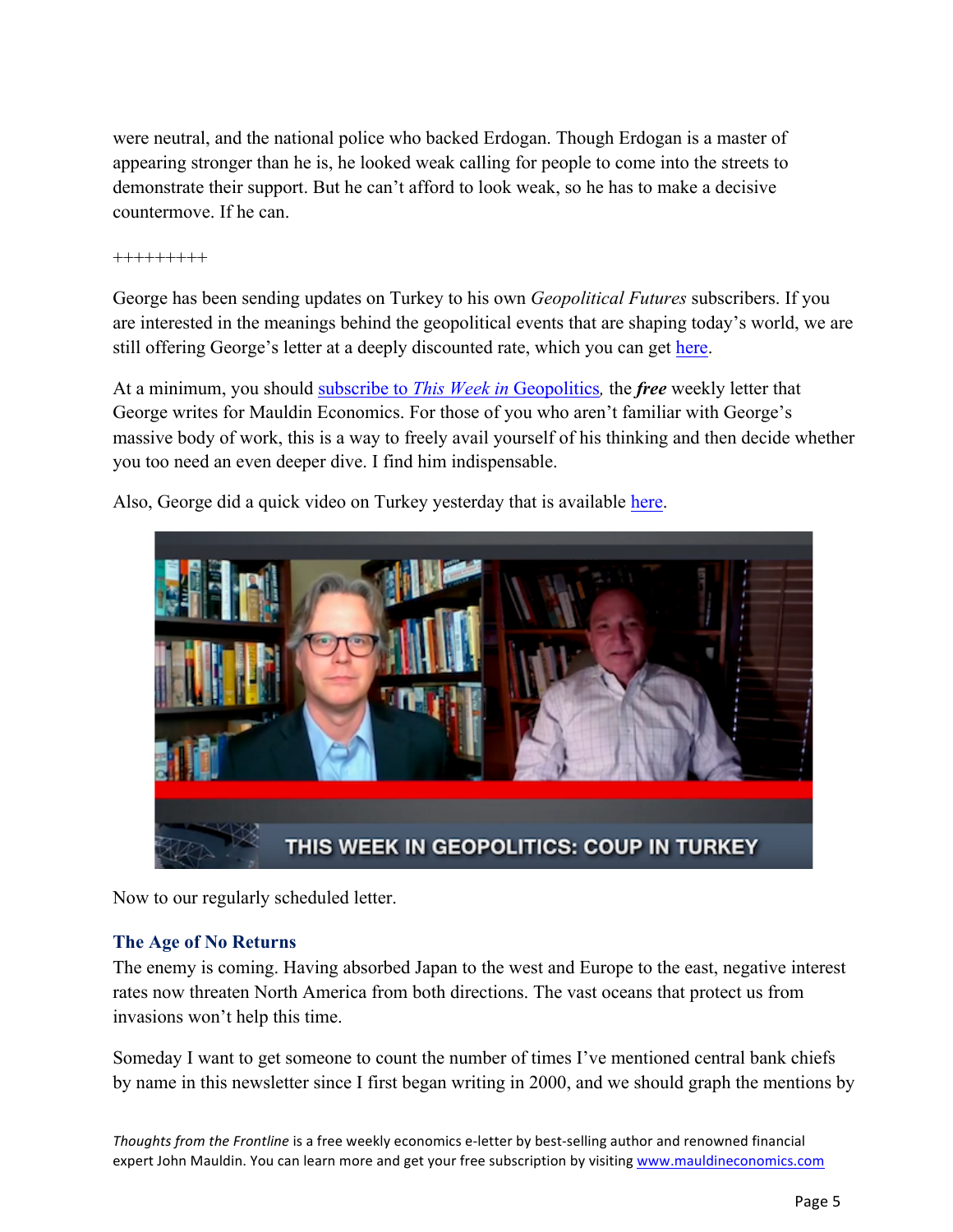month. I suspect we'll find that the number spiked higher in 2007 and has remained at a high plateau ever since – if it has not climbed even higher.

That's our problem in a nutshell. We shouldn't have to talk about central banks and their leaders every time we discuss the economy. Monetary policy is but one factor in the grand economic equation and should certainly not be the most important one. Yet the Fed and its fellow central banks have been hogging center stage for nearly a decade now.

That might be okay if their policies made sense, but abundant evidence says they do not. Overreliance on low interest rates to stimulate growth led our central bankers to zero interest rates. Failure of zero rates led them to negative rates. Now negative rates aren't working, so their ploy is to go even more negative and throw massive quantitative easing and deficit financing at the balky global economy. Paul Krugman is beating the drum for more radical Keynesianism as loudly as anyone. He has a legion of followers. Unfortunately, they are in control in the halls of monetary policy power.

Our central banks are one-trick ponies. They do their tricks well, but no one is applauding, except the adherents of central bank philosophy. Those of us who live in the real economy are growing increasingly restive.

Today we'll look at a few of the big problems that the Fed and its ilk are creating. As you'll see, I think we are close to the point in the US where a significant course change might help, because our fate is increasingly locked in. I believe Europe and Japan have passed the point of no return. That means we should shift our thinking toward defensive measures.

### **The Big Conundrum**

The immediate Brexit shock is passing, for now, but [Europe is still a minefield.](http://www.mauldineconomics.com/frontlinethoughts/europe-is-a-minefield) The Italian bank situation threatens to blow up into another angry stand-off like Greece, with much larger amounts at stake. The European Central Bank's grand plans have not brought Southern Europe back from depression-like conditions. I cannot state this strongly enough: Italy is dramatically important, and it is on the brink of a radical break with European Union policy that will cascade into countries all over Europe and see them going their own way with regard to their banking systems. Italian politicians cannot allow Italian citizens to lose hundreds of billions, if not trillions, of euros to bank "bail-ins." Such losses would be an utter disaster for Italy, resulting in a deflationary depression not unlike Greece's. Of course, for the Italians to bail out their own banks, they will have to run their debt-to-GDP ratio up to levels that look like Greece's. Will the ECB step in and buy Italy's debt and keep their rates within reason? Before or after Italy violates ECB and EU policy?

The Brexit vote isn't directly connected to the banking issue, but it is still relevant. It has emboldened populist movements in other countries and forced politicians to respond. The usual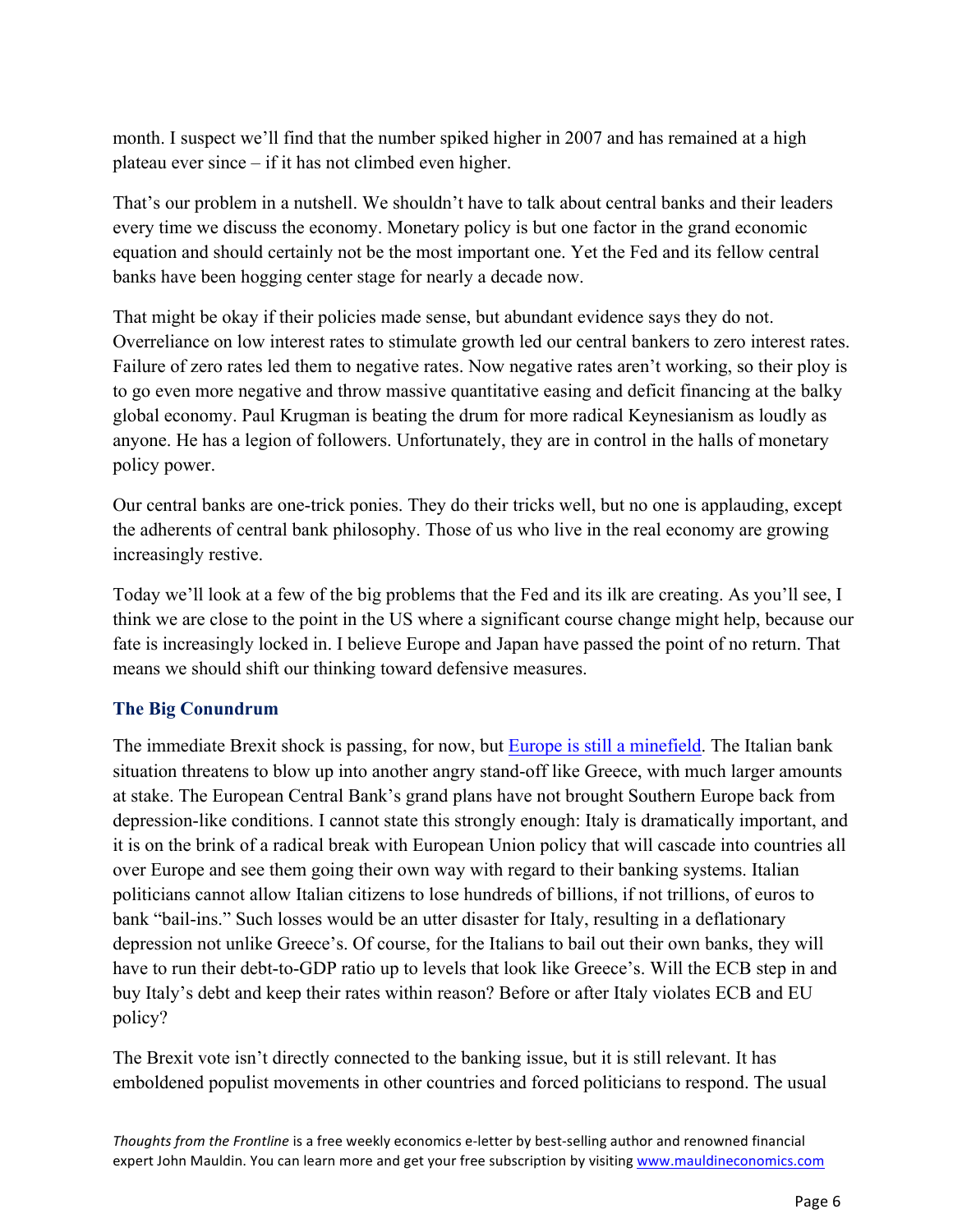Brussels delay tactics are losing their effectiveness. The associated uncertainty is showing itself in ever-lower interest rates throughout the Continent.

That's the situation to America's east. On our western flank, Japan had [national elections](http://nyti.ms/29r4NV7) last weekend. Voters there do not share the anti-establishment fever that grips the rest of the developed world. They gave Prime Minister Shinzo Abe and his allies a solid parliamentary majority. Japanese are either happy with the Abenomics program or see no better alternative.

His expanded majority may give Abe the backing he needs to revise Japan's constitution and its official pacifism policy. Doing so would be less a sign of nationalism than a new economic stimulus tool. Defense spending that more than doubles – as it is expected to do – will give a major boost to Japan's shipyards, vehicle manufacturing, and electronics industries.

The Bank of Japan's negative-rate policy and gargantuan bond-buying operation will now continue full force and may even grow. Whether the program works or not is almost beside the point. It shows the government is "doing something" and suppresses the immediate symptoms of economic malaise.

The Bank of Japan *is* the Japanese bond market. They are buying everything that comes available, and this year they will need to cough up an extra ¥40 trillion (\$400 billion) just to make their purchase target, let alone increase their quantitative easing in the desperate attempt to drive up inflation. What is happening is that foreign speculators are becoming some of the largest holders of Japanese bonds, and many Japanese pension funds and other institutions are required to hold those bonds, so they aren't selling. The irony is that the government is producing only about half the quantity of bonds the Bank of Japan wants to buy. Sometime this year the BOJ is going to have to do something differently. The question is, what?

Okay, for you conspiracy theorists, please note that "Helicopter Ben" Bernanke was just in Japan and had private meetings with both Prime Minister Abe and Kuroda, who heads the Bank of Japan.

Given the limited availability of bonds for the BOJ to buy, and that they've already bought a significant chunk of equities and other nontraditional holdings for a central bank, what are their other options?

Perhaps Japan could authorize the BOJ to issue very-low-interest perpetual bonds to take on a significant portion of the Japanese debt. That option has certainly been a topic of discussion. It's not exactly clear how you get people to give up their current debt when they don't want to, or maybe the BOJ just forces them to swap out their old bonds for the new perpetual bonds, which would be on the balance sheet of the Bank of Japan and not counted as government debt. That's one way to get rid of your debt problem.

But that doesn't give Abe and Kuroda the inflation they desperately want. Putting on my tinfoil hat (Zero Hedge should love this), the one country that could lead the way in actually experimenting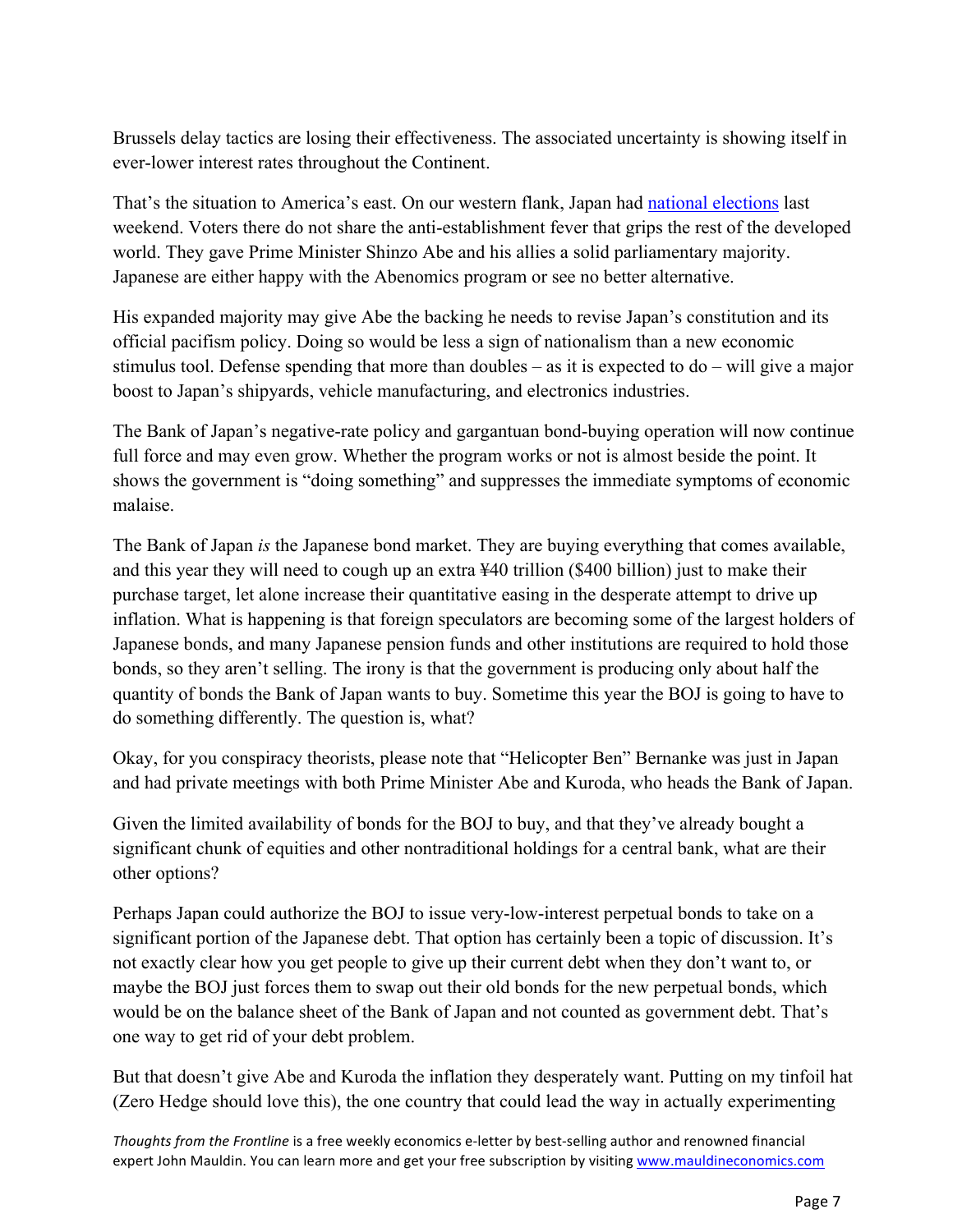with a big old helicopter drop of money into individual pockets is Japan. And Ben was just there... This bears watching. Okay, I am now removing my tinfoil hat.

## **Yellen Changes the NIRP Tune**

I have been saying on the record for some time that I think it is really possible that the Fed will push rates below zero when the next recession arrives. I explained at length a few months ago in ["The Fed Prepares to Dive."](http://www.mauldineconomics.com/frontlinethoughts/the-fed-prepares-to-dive)

In that regard, something important happened recently that few people noticed. I'll review a little history in order to explain. In Congressional testimony [last February,](http://www.businessinsider.com/janet-yellen-on-negative-interest-rates-2016-2) a member of Congress asked Janet Yellen if the Fed had legal authority to use negative interest rates. Her answer was this:

In the spirit of prudent planning we always try to look at what options we would have available to us, either if we needed to tighten policy more rapidly than we expect or the opposite. So we would take a look at [negative rates]. The legal issues I'm not prepared to tell you have been thoroughly examined at this point. I am not aware of anything that would prevent [the Fed from taking interest rates into negative territory]. But I am saying we have not fully investigated the legal issues.

So as of then, Yellen had no firm answer either way.

A few weeks later she sent a letter to Rep. Brad Sherman (D-CA), who had asked what the Fed intended to do in the next recession and if it had authority to implement negative rates. She did not directly answer the legality question, but Bloomberg [reported](http://www.bloomberg.com/news/articles/2016-05-12/yellen-doesn-t-rule-out-negative-rates-in-letter-to-congressman) at the time (May 12) that Rep. Sherman took the response to mean that the Fed thought it had the authority. **Yellen noted in the letter that negative rates elsewhere seemed to be having an effect.** (I agree that they are having an effect; it's just that I don't think the effect is a good one.)

Fast-forward a few more weeks to Yellen's June 21 congressional appearance. She took us further down the rabbit hole, stating flatly that the Fed does have legal authority to use negative rates, but denying any intent to do so. "We don't think we are going to have to provide accommodation, and if we do, [negative rates] is not something on our list," Yellen said.

That denial came two days before the Brexit vote, which we now know from FOMC minutes had been discussed at a meeting the week earlier. But I'm more concerned about the legal authority question. If we are to believe Yellen's sworn testimony to Congress, we know three things:

- 1. As of February, Yellen **had not "fully investigated"** the legal issues of negative rates.
- 2. As of May, Yellen was **unwilling to state** the Fed had legal authority to go negative.
- 3. As of June, Yellen **had no doubt** the Fed *could* legally go negative.

When I wrote about this back in February, I said the Fed's legal staff should all be disbarred if they hadn't investigated these legal issues. Clearly they had. Bottom line: by putting the legal authority question to rest, the Fed is laying the groundwork for taking rates below zero. And I'm sure Yellen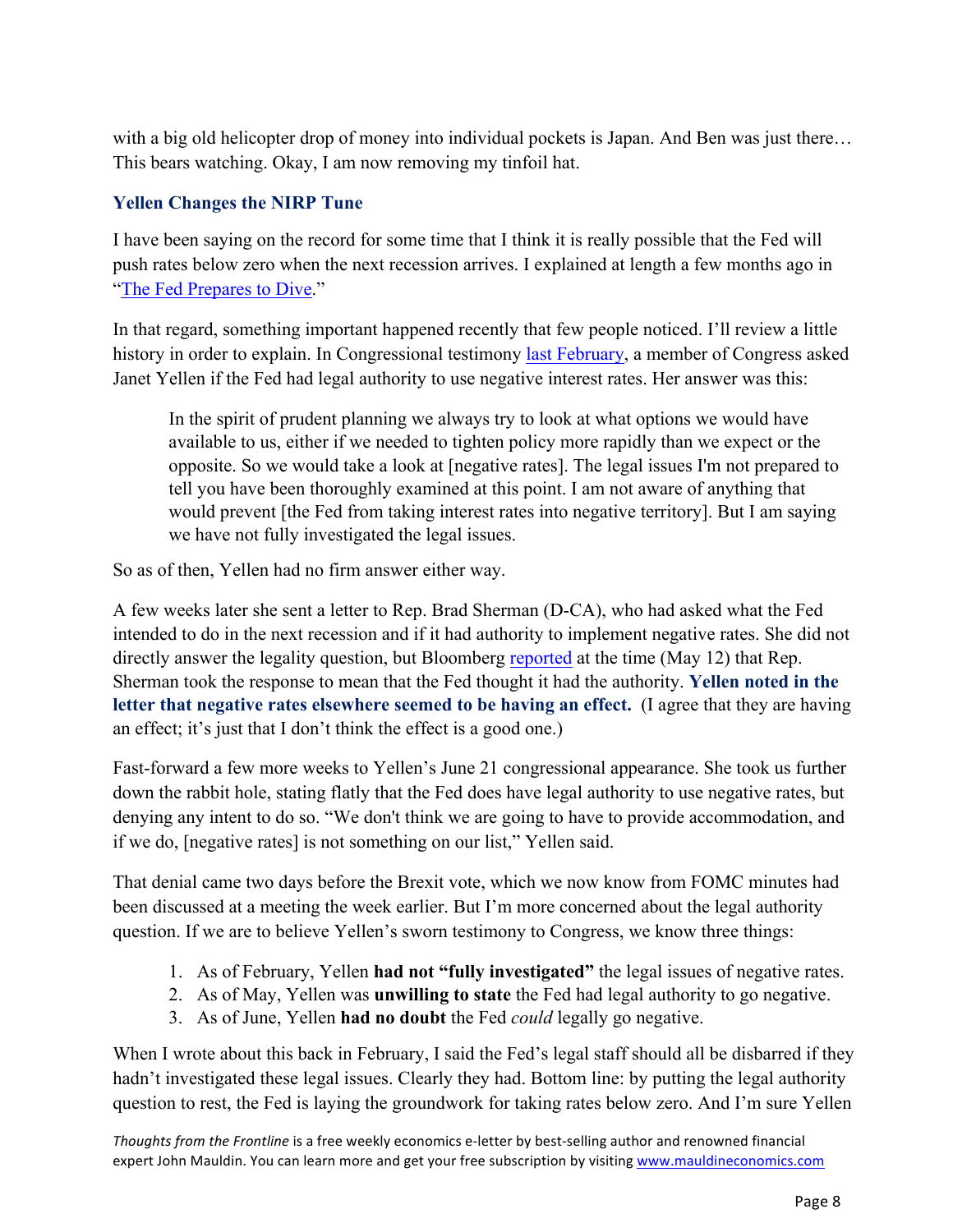was telling the truth when she said last month that they had no such plan.

Plans can change. The Fed always tells us they are data-dependent. If the data says we are in recession, I think it is very possible the Fed will turn to negative rates to boost the economy. Except, in my opinion, it won't work.

#### **When Average Is Zero**

Now, I am not suggesting the Fed will push rates negative this month or even this year – but they will do it eventually. I'll be surprised if it doesn't happen by the end of 2018.

A prime reason the next recession will be severe is that we never truly recovered from the last one. My friend Ed Easterling of Crestmont Research just updated his Economic Cycle Dashboard and sent me a personal email with some of his thoughts. Here is his chart (click on it to see a larger version).



The current expansion is the fourth-longest one since 1954 but also the weakest one. Since 1950, average annual GDP growth in recovery periods has been 4.3%. This time around, average GDP growth has been only 2.1% for the seven years following the Great Recession. That means the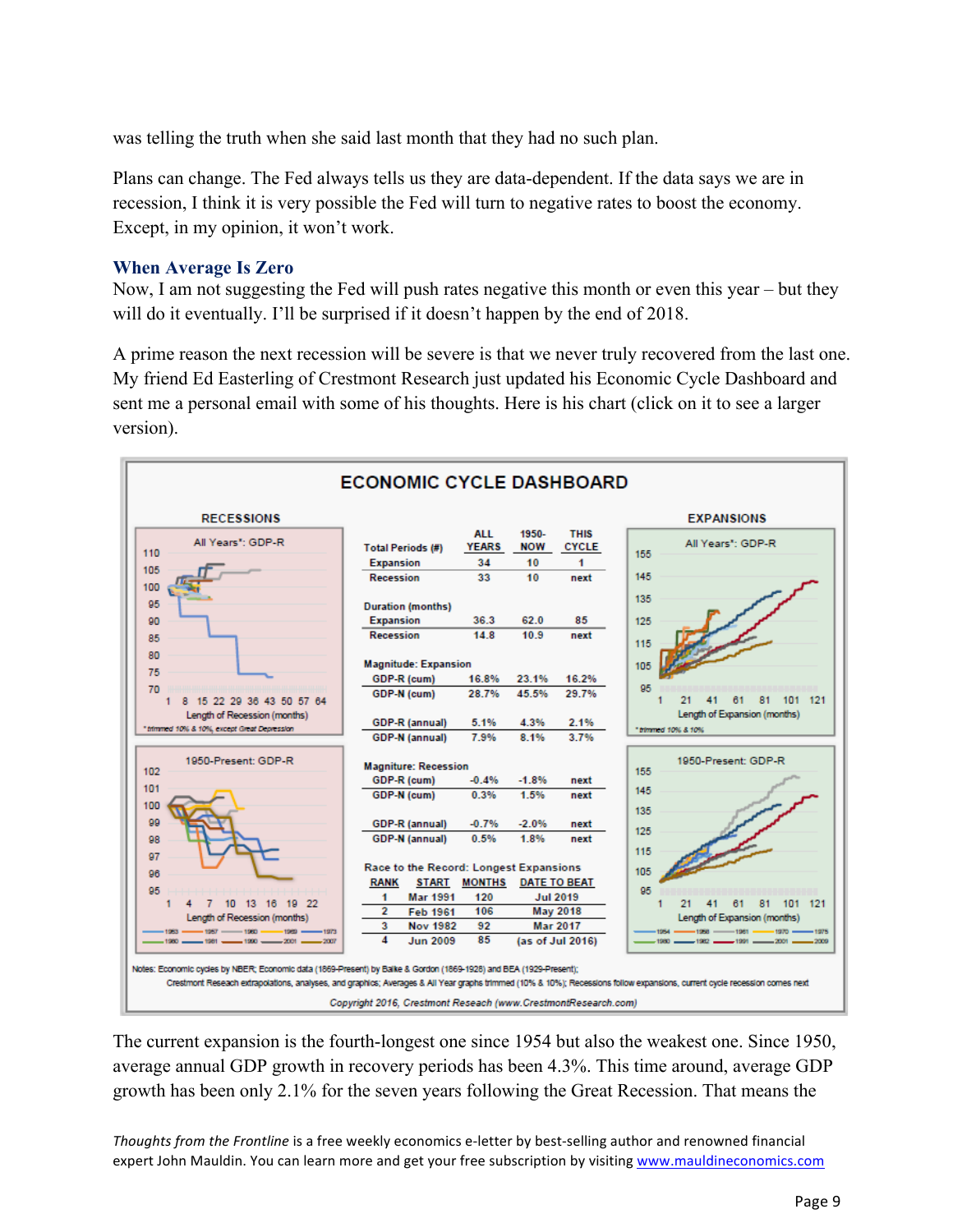economy has grown a mere 16% during this so-called "recovery" (a term Ed says he plans to avoid in the future).

If this were an average recovery, total GDP growth would have been 34% by now instead of 16%. So it's no wonder that wage growth, job creation, household income, and all kinds of other stats look so meager. For reasons I have outlined elsewhere and will write more about in the future, I think the next recovery will be even weaker than the current one, which is already the weakest in the last 60 years – precisely because monetary policy is hindering growth.

Now combine a weak recovery with NIRP. If, in the long run, asset prices are a reflection of interest rates and economic growth, and both those are just slightly above or below zero, can we really expect stocks, commodities, and other assets to gain value?

The upshot is that whatever traditional investment strategy you believe in will probably stop working soon. Ask European pension and insurance companies that are forced to try to somehow materialize returns in a non-return world of negative interest rates.

All bets may be off anyway if the latest long-term return forecasts are correct. Here's GMO's latest [7-year asset class forecast:](https://www.gmo.com/docs/default-source/research-and-commentary/strategies/asset-class-forecasts/gmo-7-year-asset-class-forecast-(jun2016).pdf?sfvrsn=4)



See that dotted line, the one that not a single asset class gets anywhere near? That's the 6.5% longterm stock return that many supposedly wise investors tell us is reasonable to expect. GMO doesn't think it's reasonable at all, at least not for the next seven years.

If GMO is right – and they usually are – and you're a devotee of any kind of passive or semipassive asset allocation strategy, you can expect somewhere around 0% returns over the next seven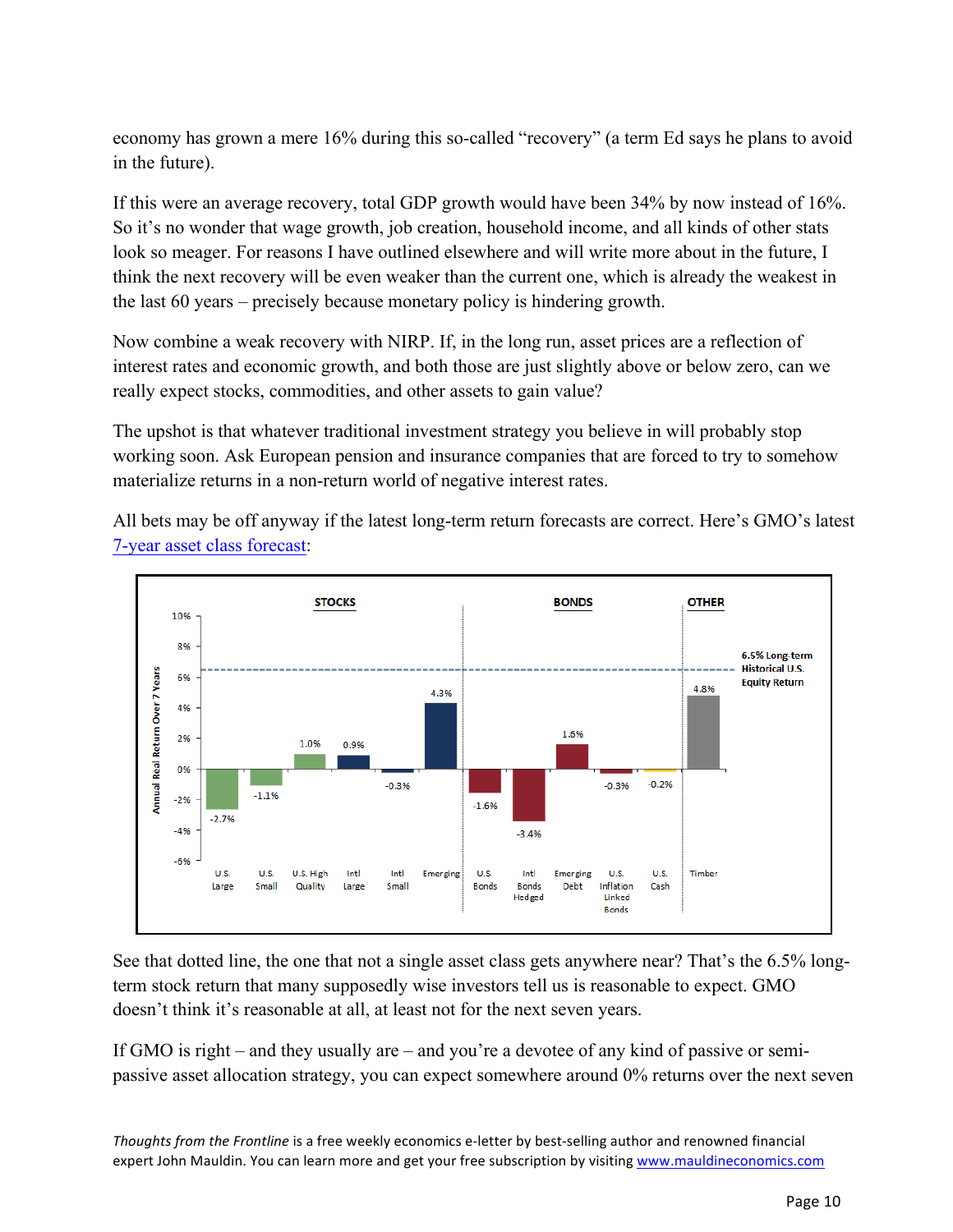years – if you're lucky.

Note also that nearly invisible -0.2% yellow bar for "U.S. Cash." Negative multi-year real (adjusted for inflation) returns from cash? You bet. Welcome to NIRP, American-style. Would you like that with fries?

The Fed's fantasies notwithstanding, NIRP is not conducive to "normal" returns in any asset class. GMO says the best bets are emerging-market stocks and timber. Those also happen to be thin markets that everyone can't hold at once. So, prepare to be stuck.

Next week we will look at what current and future monetary policies mean to pension funds and taxpayers, not to mention retirees and those who would like to retire sometime in the next 10 years.

#### **Maine, New York, Montana, Iceland (?), and Denver**

I am finishing up this letter from Las Vegas, dashing off the final part before I go deliver a speech. We fly back tomorrow, and then I'll be home for about 17 days before heading off to Maine for the annual Camp Kotok gathering of economists, analysts, media, and assorted other ne'er-do-wells to fish and share a few adult beverages. In most groups where you gather 50 fishermen, the biggest whoppers are about the fish that got away. In the case of this assembly in Maine, the biggest tall tales are about our views on the economy. Let's just say that not everyone agrees; and over the 10 years that my son Trey and I have been attending, I have found that trying to persuade the rest of this bunch about the proper way to view the economy and markets is a thankless, hopeless task. Nevertheless, it is a duty that I willingly take up, year after year, along with my fly rod.

After Camp Kotok I fly to New York for a few days before traveling cross country to Flathead Lake, Montana, to spend time with my business partner and good friend Darrell Cain and a bunch of young rocket scientists. With their help I'll research a chapter on the future of space for my upcoming book and try to write a few other chapters as well. Note to my publishers: I actually did finish the last chapter and final edits of *Code Red* at this very retreat, so it is possible to get some work done there.

Then I have been offered an opportunity to go to Iceland and research the future of energy and a few other topics for a few days in the middle of August. We'll see if that materializes.

I will be in Denver on September 14 for the S&P Dow Jones Indices Denver Forum. If you are an advisor/broker and are looking for ideas on portfolio construction, I will be there along with some other friends to offer a few suggestions. Sometime in the fourth quarter, I will actually go public with what I think is an innovative way to approach portfolio construction and asset class diversification. This approach makes more sense for what I see coming in the macroeconomic future than the general 60/40 traditional investment model that most people and funds tend to follow. I've been thinking about this portfolio model for a very long time, and we are putting the final touches on the project. While the investment model itself is relatively straightforward, all of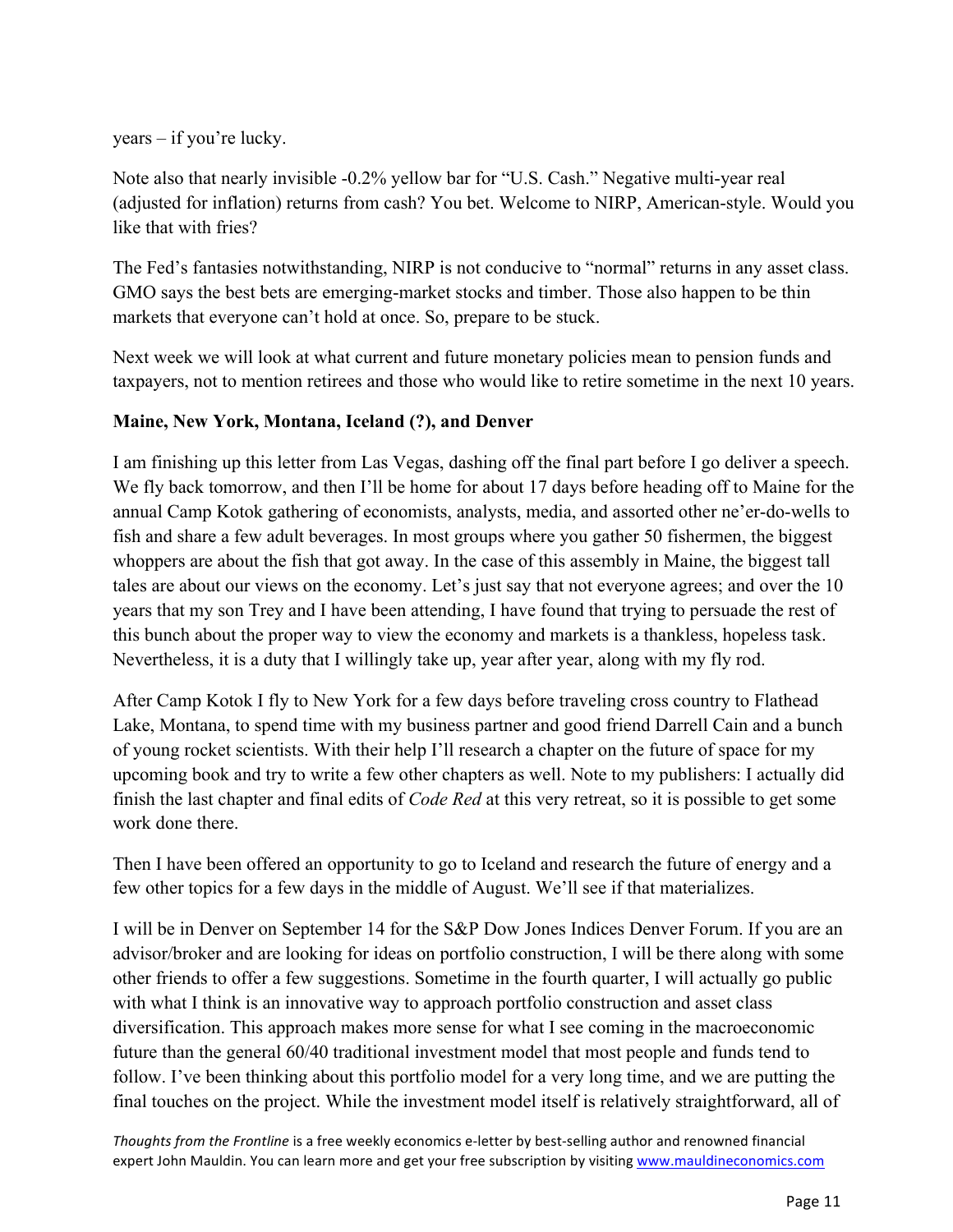the details involved with making sure that all of the regulatory i's and business t's are crossed – the stuff that has to happen behind the scenes – is far more complex.

The last few days have been like "old home week." I had many more friends than I knew coming to Las Vegas for FreedomFest. Way too long a list to mention everyone, but I did get to sit down with Steve Forbes and Bill Bonner for a long coffee, talking about the "old days" of investment newsletter and magazine publishing – how things have changed over the last 35 years, and yet the principles of the business are generally the same. We just have to use ever-changing new methods to meet our objectives. I moderated a panel with Steve Forbes and Rob Arnott, which, if schedules permit, I will try to reproduce at my conference next year. And then I got to listen to George Gilder and spend a long lunch comparing notes on the roles of gold and Bitcoin and the actual mathematical basis for a new approach to economics. Heady stuff…

It is quite likely that a large fraction of my list does not know who Bill Bonner is. He may be the largest private publisher in the world. I asked him how many newsletters and magazines he now publishes, and he shrugged his shoulders and said, "More than a few hundred." He started Agora back in the late '70s and just kept growing, empowering other people to create and publish their own letters with his backing. In contrast to the normal top-down model of publishing, Bill is a venture capitalist of publications. He provides the backbone, but you have to eat your own cooking and create your own cash flow. He is now in over 13 countries and languages and probably delivers newsletters in every country in the world.

It is a long way from 1982, when I was also in the newsletter publishing business and Bill and I were doing enough together over the phone that I decided that this Texas country boy needed to travel to Baltimore to meet him. I flew into Baltimore, rented a car, and drove to his office. Younger readers have probably watched a show on HBO called *The Wire.* Believe me, what they depict on that show is an upgrade from where Bill's offices were. He literally bought his office building for a dollar from the city (and now contends that he overpaid) in what was a very scary part of town. I remember parking a block away and actually being afraid to get out of the car to walk to his office. Remember, I was 32 years old and hadn't been out of Texas very often. I was not your worldly wise, globetrotting, sophisticated, unafraid-to-walk-through-the-middle-of-riotsin-Africa raconteur that I am today. (Please note sarcasm, although I have walked into riots in Africa. A story for another day.)

I finally worked up the courage to walk over to Bill's office, knocked on the door, and heard about half a dozen bolts and latches being worked on the other side. Finally the door eased open a few inches, and an anxious young woman peered out at me. Probably noticing that I was more nervous than she was, she opened the door to let me in, then hurriedly closed the door and refixed all halfdozen latches. I walked up a few levels (this was a four-story row building) to an open-floor office where there were a dozen desks and people busily working amidst a mountain of files and papers strewn everywhere in what was clearly a filing system that only a group of ADD writers could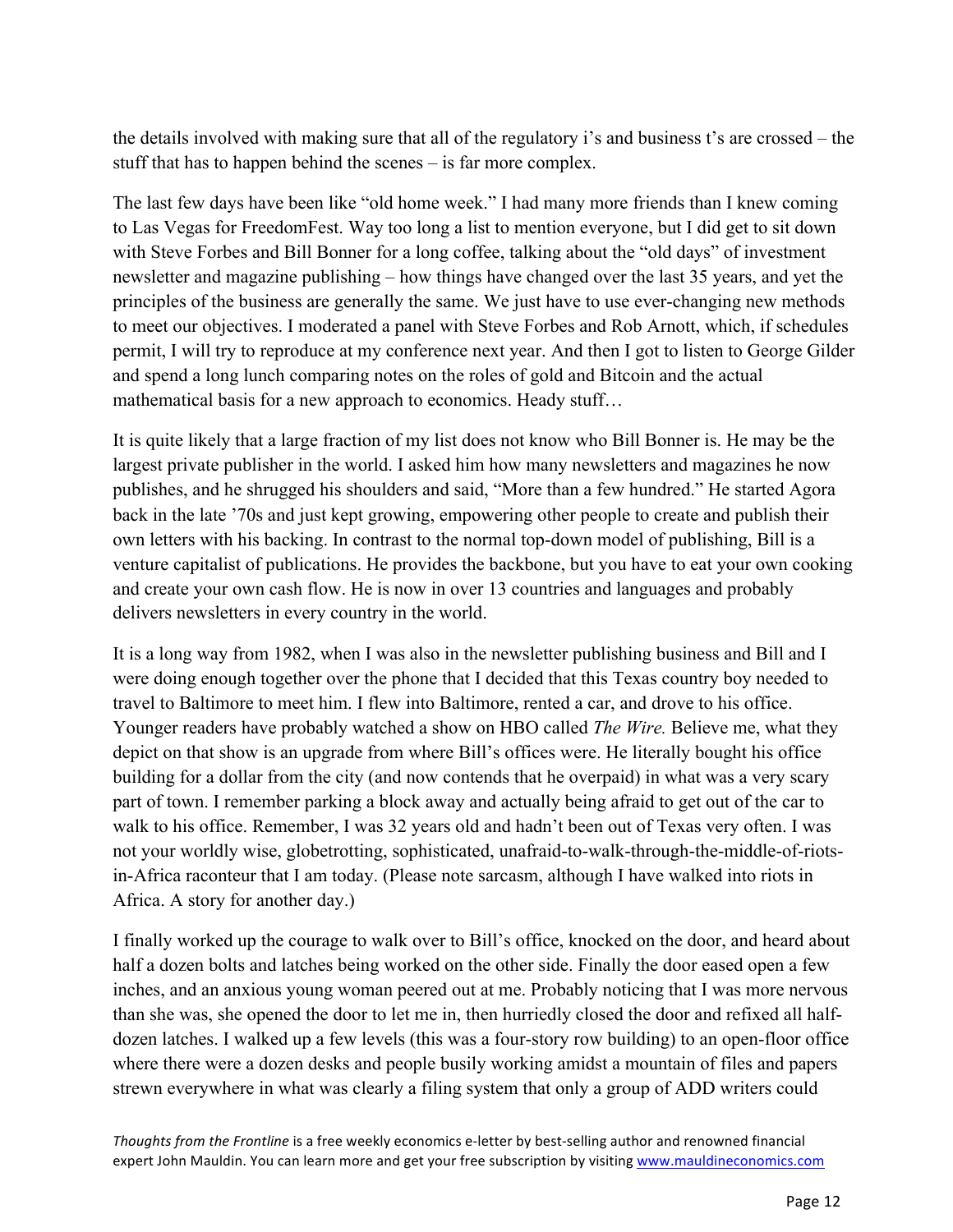appreciate.

Bill and I seemed to recognize the country boy in each other and hit it off, and we've been fast friends ever since. Thirty-four years later, Bill hasn't changed all that much from the wrong-sideof-the-tobacco-farm guy from rural Maryland that he was back then – except for the missing hair. I travel from time to time to one of the homes he has scattered around the world. He has châteaus in France and haciendas in Argentina, beach homes in Nicaragua, etc. – it sounds more exotic than it really is. He grew up as an all-purpose fix-it guy, not unlike your humble analyst. He differs from me, however, in that he actually still likes to do all that hands-on stuff; so when he buys a château, what it really is, is a monstrous money pit where he tries to do as much of the fix-it work as he can with his own two hands. Ten or fifteen years later, he really has a nice place. And it was good training for his six kids, as he made them work during the summers, stripping paint, pulling wires, building stone walls, planting trees, and doing all the little things you have to do when you have a pile of rocks that once upon a time was a magnificent dwelling. Not exactly the life I would want to live if I were a gazillionaire, but good work if you can get it.

Bill may be the best storyteller that I know. That is different from being a good writer. Writers convey information. Storytellers may also convey information, but the package they put around the information is engaging and makes you think. A well-told story around the information allows you to internalize it more easily. We are genetically hardwired to appreciate a good story. We evolved from human beings who spent a lot of time around the campfire, swapping stories. Learning to live in groups and work together is a big part of why our species flourished, and it seems that people who enjoyed a good story survived and passed that predilection on to their descendants, over many thousands of generations.

When people ask me what I do, I tell them I'm a writer. But to tell the truth, I really want to be thought of as a storyteller. I guess I've always wanted to be Bill Bonner when I finally grow up – just without having to build stone walls with my bare hands.

You have a great week. Find a friend or two or three, take them to a long dinner, and spend the time telling stories. Everybody has a few stories. You will find they will help you survive as well.

Your storytelling wannabe analyst,

Fif Maddi

John Mauldin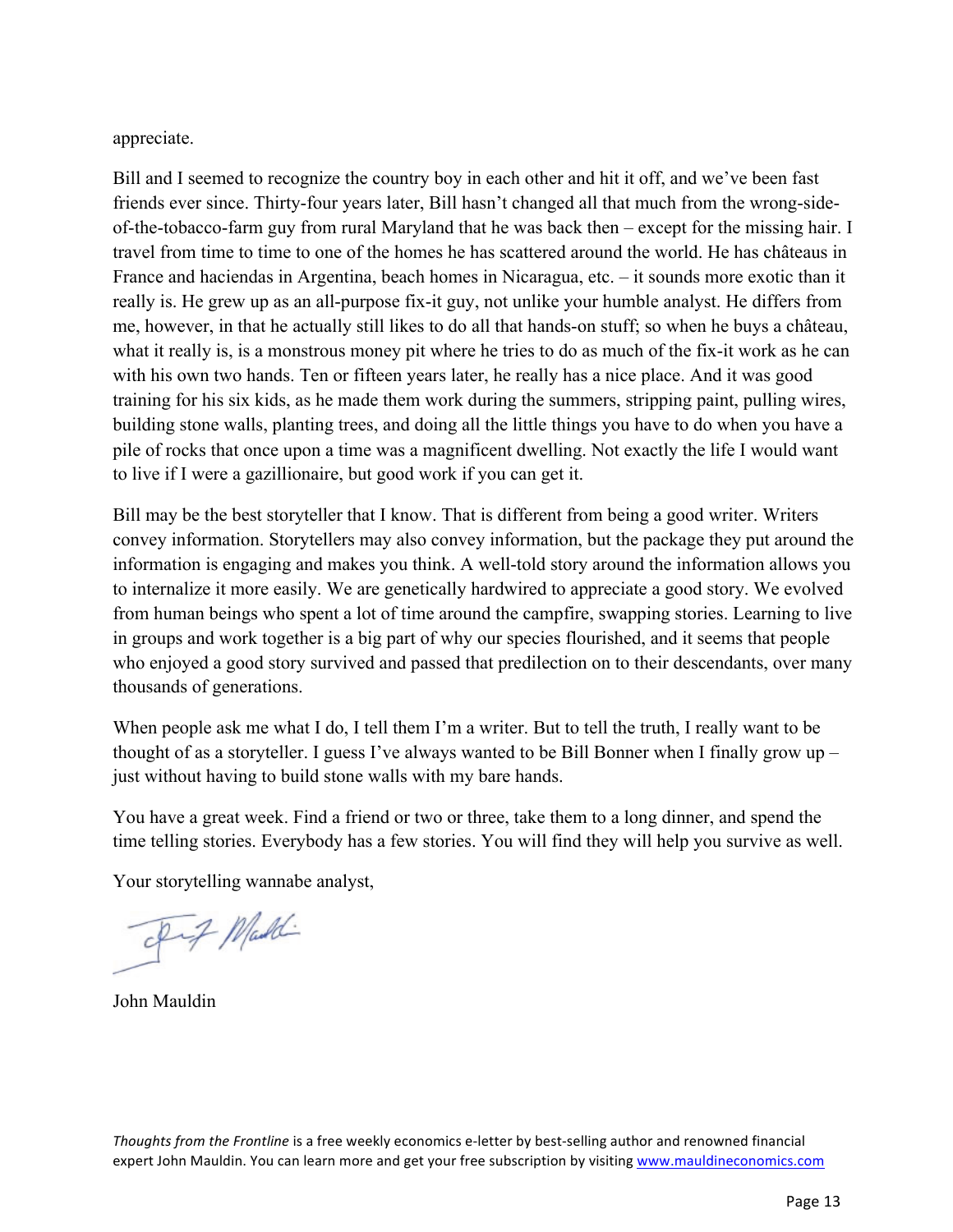#### **Share Your Thoughts on This Article**

**Post a Comment** 

Send to a Friend | Print Article | View as PDF | Permissions/Reprints | Previous Article

*Thoughts From the Frontline* is a free weekly economic e-letter by best-selling author and renowned financial expert, John Mauldin. You can learn more and get your free subscription by visiting http://www.mauldineconomics.com.

Please write to subscribers@mauldineconomics.com to inform us of any reproductions, including when and where copy will be reproduced. You must keep the letter intact, from introduction to disclaimers. If you would like to quote brief portions only, please reference http://www.mauldineconomics.com.

To subscribe to John Mauldin's e-letter, please click here: http://www.mauldineconomics.com/subscribe/

To change your email address, please click here: http://www.mauldineconomics.com/change-address

If you would ALSO like changes applied to the Mauldin Circle e-letter, please include your old and new email address along with a note requesting the change for both e-letters and send your request to compliance@2000wave.com.

To unsubscribe, please refer to the bottom of the email.

*Thoughts From the Frontline* and JohnMauldin.com is not an offering for any investment. It represents only the opinions of John Mauldin and those that he interviews. Any views expressed are provided for information purposes only and should not be construed in any way as an offer, an endorsement, or inducement to invest and is not in any way a testimony of, or associated with, Mauldin's other firms. John Mauldin is the Chairman of Mauldin Economics, LLC. He also is the President of Millennium Wave Advisors, LLC (MWA) which is an investment advisory firm registered with multiple states, President and registered representative of Millennium Wave Securities, LLC, (MWS) member FINRA, SIPC. MWS is also a Commodity Pool Operator (CPO) and a Commodity Trading Advisor (CTA) registered with the CFTC, as well as an Introducing Broker (IB) and NFA Member. Millennium Wave Investments is a dba of MWA LLC and MWS LLC. This message may contain information that is confidential or privileged and is intended only for the individual or entity named above and does not constitute an offer for or advice about any alternative investment product. Such advice can only be made when accompanied by a prospectus or similar offering document. Past performance is not indicative of future performance. Please make sure to review important disclosures at the end of each article. Mauldin companies may have a marketing relationship with products and services mentioned in this letter for a fee.

Note: Joining the Mauldin Circle is not an offering for any investment. It represents only the opinions of John Mauldin and Millennium Wave Investments. It is intended solely for investors who have registered with Millennium Wave Investments and its partners at www.MauldinCircle.com or directly related websites. The Mauldin Circle may send out material that is provided on a confidential basis, and subscribers to the Mauldin Circle are not to send this letter to anyone other than their professional investment counselors. Investors should discuss any investment with their personal investment counsel. John Mauldin is the President of Millennium Wave Advisors, LLC (MWA), which is an investment advisory firm registered with multiple states. John Mauldin is a registered representative of Millennium Wave Securities, LLC, (MWS), an FINRA registered broker-dealer. MWS is also a Commodity Pool Operator (CPO) and a Commodity Trading Advisor (CTA) registered with the CFTC, as well as an Introducing Broker (IB). Millennium Wave Investments is a dba of MWA LLC and MWS LLC. Millennium Wave Investments cooperates in the consulting on and marketing of private and non-private investment offerings with other independent firms such as Altegris Investments; Capital Management Group; Absolute Return Partners, LLP; Fynn Capital; Nicola Wealth Management; and Plexus Asset Management. Investment offerings recommended by Mauldin may pay a portion of their fees to these independent firms, who will share 1/3 of those fees with MWS and thus with Mauldin. Any views expressed herein are provided for information purposes only and should not be construed in any way as an offer, an endorsement, or inducement to invest with any CTA, fund, or program mentioned here or elsewhere. Before seeking any advisor's services or making an investment in a fund, investors must read and examine thoroughly the respective disclosure document or offering memorandum. Since these firms and Mauldin receive fees from the funds they recommend/market, they only recommend/market products with which they have been able to negotiate fee arrangements.

PAST RESULTS ARE NOT INDICATIVE OF FUTURE RESULTS. THERE IS RISK OF LOSS AS WELL AS THE OPPORTUNITY FOR GAIN WHEN INVESTING IN MANAGED FUNDS. WHEN CONSIDERING ALTERNATIVE